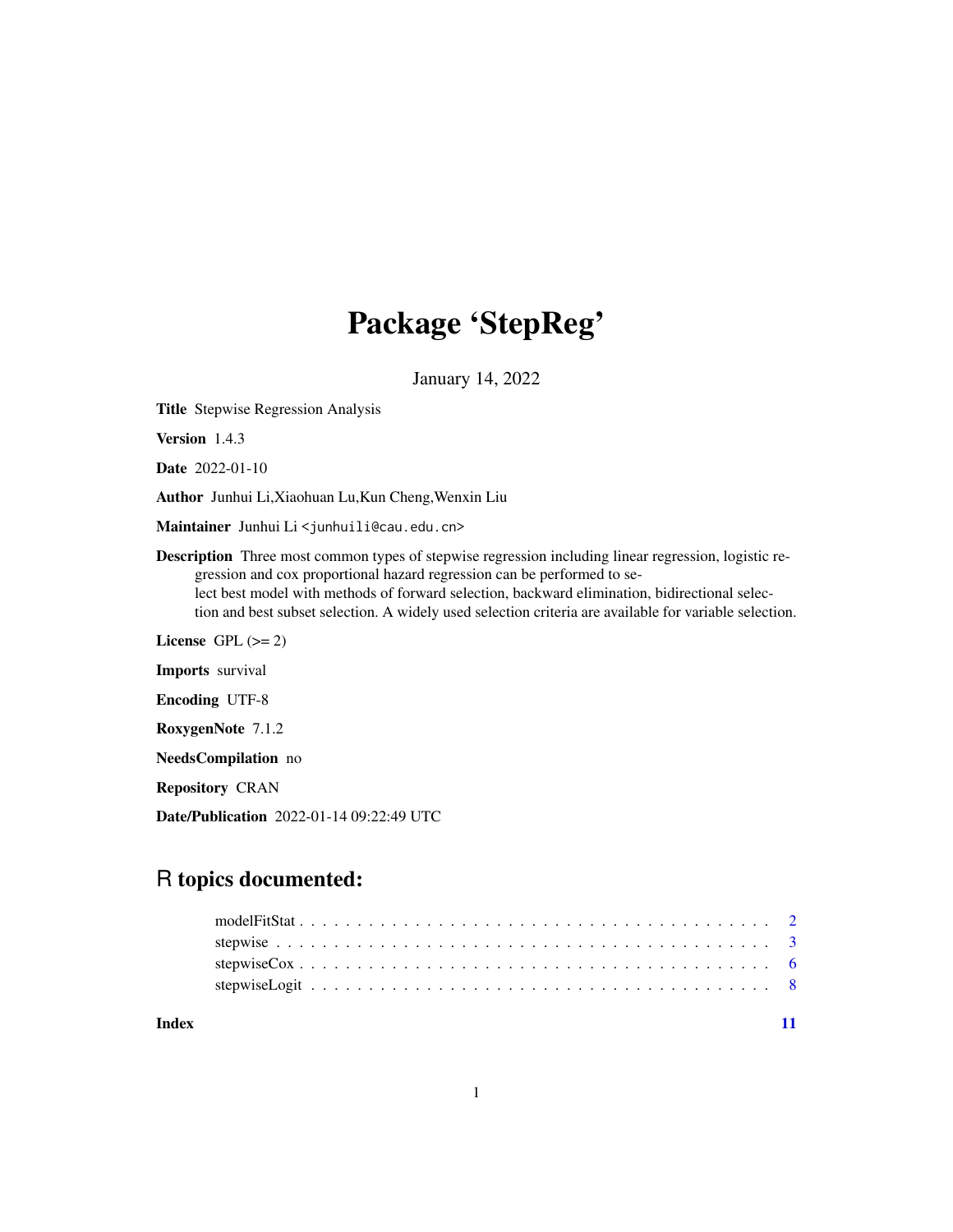<span id="page-1-0"></span>

#### **Description**

Fit Model Statistics with least square or likelihood method to return an information criteria value

#### Usage

modelFitStat(ic, fit, method = c("LeastSquare", "Likelihood"), cox = FALSE)

#### Arguments

| ic         | Information criteria, including AIC, AICc, BIC, CP, HQ, HQc, Rsq, adjRsq and<br>SBC.                                            |
|------------|---------------------------------------------------------------------------------------------------------------------------------|
| fit        | Object of linear model or general linear model                                                                                  |
| method     | Method to calculate information criteria value, including 'LeastSquare' and 'Like-<br>lihood'                                   |
| <b>COX</b> | Compute model fit statistics for cox regression or not, where partial likelihood<br>value will be used instead of the ordinary. |

#### Author(s)

Junhui Li

#### References

Alsubaihi, A. A., Leeuw, J. D., and Zeileis, A. (2002). Variable selection in multivariable regression using sas/iml.,  $07(i12)$ .

Darlington, R. B. (1968). Multiple regression in psychological research and practice. Psychological Bulletin, 69(3), 161.

Hannan, E. J., & Quinn, B. G. (1979). The determination of the order of an autoregression. Journal of the Royal Statistical Society, 41(2), 190-195.

Harold Hotelling. (1992). The Generalization of Student's Ratio. Breakthroughs in Statistics. Springer New York.

Hocking, R. R. (1976). A biometrics invited paper. the analysis and selection of variables in linear regression. Biometrics, 32(1), 1-49.

Hurvich, C. M., & Tsai, C. (1989). Regression and time series model selection in small samples. Biometrika, 76(2), 297-307.

Judge, & GeorgeG. (1985). The Theory and practice of econometrics /-2nd ed. The Theory and practice of econometrics /. Wiley.

Mallows, C. L. (1973). Some comments on cp. Technometrics, 15(4), 661-676.

Mardia, K. V., Kent, J. T., & Bibby, J. M. (1979). Multivariate analysis. Mathematical Gazette, 37(1), 123-131.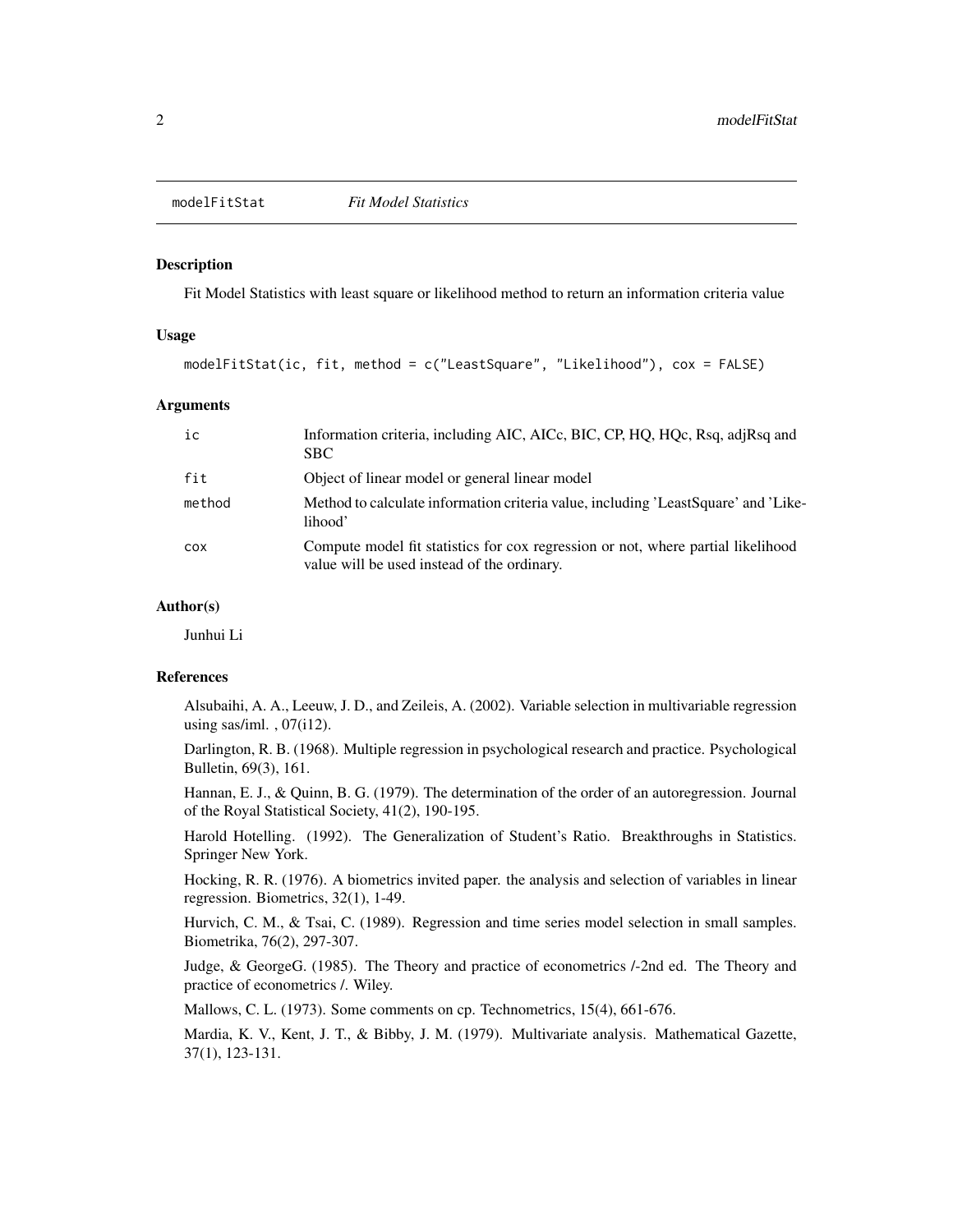#### <span id="page-2-0"></span>stepwise 3

Mckeon, J. J. (1974). F approximations to the distribution of hotelling's t20. Biometrika, 61(2), 381-383.

Mcquarrie, A. D. R., & Tsai, C. L. (1998). Regression and Time Series Model Selection. Regression and time series model selection /. World Scientific.

Pillai, K. C. S. (2006). Pillai's Trace. Encyclopedia of Statistical Sciences. John Wiley & Sons, Inc.

R.S. Sparks, W. Zucchini, & D. Coutsourides. (1985). On variable selection in multivariate regression. Communication in Statistics- Theory and Methods, 14(7), 1569-1587.

Sawa, T. (1978). Information criteria for discriminating among alternative regression models. Econometrica, 46(6), 1273-1291.

Schwarz, G. (1978). Estimating the dimension of a model. Annals of Statistics, 6(2), pags. 15-18.

#### Examples

```
data(mtcars)
fit <- lm(mpg~wt+qsec+vs+am+gear+carb,data=mtcars)
modelFitStat("AIC",fit,"LeastSquare")
```
stepwise *Stepwise Linear Model Regression*

#### Description

Stepwise linear regression analysis selects model based on information criteria and F or approximate F test with 'forward', 'backward', 'bidirection' and 'score' model selection method.

#### Usage

```
stepwise(
  formula,
  data,
  include = NULL,
  selection = c("forward", "backward", "bidirection", "score"),
 select = c("AIC", "AICc", "BIC", "CP", "HQ", "HQc", "Rsq", "adjRsq", "SL", "SBC"),
  s1e = 0.15,
  sls = 0.15,
 multivarStat = c("Pillai", "Wilks", "Hotelling-Lawley", "Roy"),
 weights = NULL,best = NULL
)
```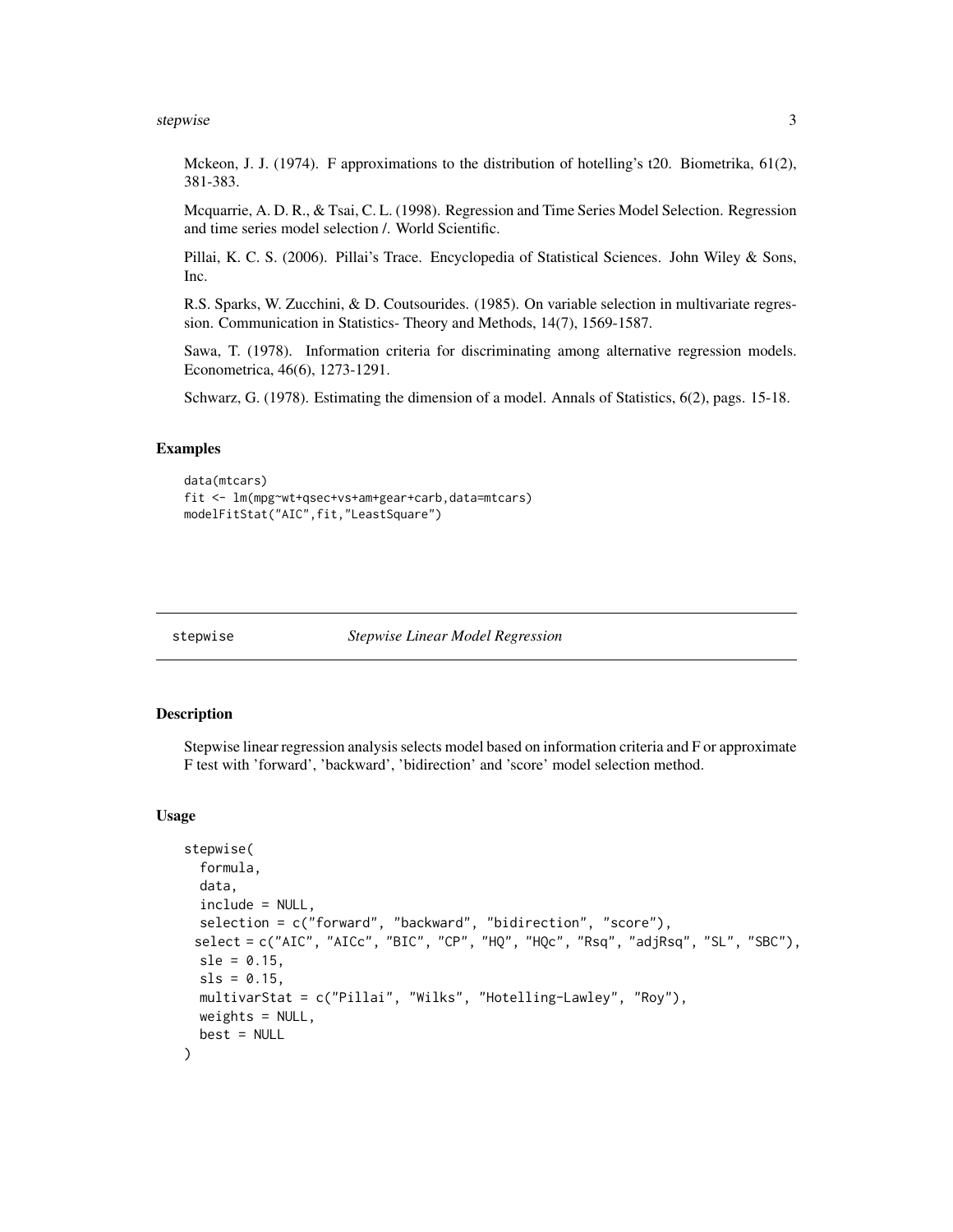#### Arguments

| formula      | Model formulae. The models fitted by the lm functions are specified in a com-<br>pact symbolic form. The basic structure of a formula is the tilde symbol $(\sim)$ and<br>at least one independent (righthand) variable. In most (but not all) situations,<br>a single dependent (lefthand) variable is also needed. Thus we can construct a<br>formula quite simple formula $(y \sim x)$ . Multiple independent variables by simply<br>separating them with the plus (+) symbol ( $y \sim x1 + x2$ ). Variables in the formula<br>are removed with a minus(-) symbol ( $y \sim x1 - x2$ ). One particularly useful fea-<br>ture is the . operator when modelling with lots of variables $(y \sim .)$ . The %in%<br>operator indicates that the terms on its left are nested within those on the right.<br>For example $y \sim x1 + x2$ %in% x1 expands to the formula $y \sim x1 + x1:x2$ . A<br>model with no intercept can be specified as $y \sim x - 1$ or $y \sim x + 0$ or $y \sim 0 + x$ .<br>Multivariate multiple regression can be specified as $cbind(y1,y2) \sim x1 + x2$ . |
|--------------|------------------------------------------------------------------------------------------------------------------------------------------------------------------------------------------------------------------------------------------------------------------------------------------------------------------------------------------------------------------------------------------------------------------------------------------------------------------------------------------------------------------------------------------------------------------------------------------------------------------------------------------------------------------------------------------------------------------------------------------------------------------------------------------------------------------------------------------------------------------------------------------------------------------------------------------------------------------------------------------------------------------------------------------------------------------------------------------|
| data         | Data set including dependent and independent variables to be analyzed                                                                                                                                                                                                                                                                                                                                                                                                                                                                                                                                                                                                                                                                                                                                                                                                                                                                                                                                                                                                                    |
| include      | Force vector of effects name to be included in all models.                                                                                                                                                                                                                                                                                                                                                                                                                                                                                                                                                                                                                                                                                                                                                                                                                                                                                                                                                                                                                               |
| selection    | Model selection method including "forward", "backward", "bidirection" and<br>'score', forward selection starts with no effects in the model and adds effects,<br>backward selection starts with all effects in the model and removes effects, while<br>bidirection regression is similar to the forward method except that effects al-<br>ready in the model do not necessarily stay there, and score method requests<br>specifies the best-subset selection method, which uses the branch-and-bound<br>technique to efficiently search for subsets of model effects that best predict the<br>response variable.                                                                                                                                                                                                                                                                                                                                                                                                                                                                         |
| select       | Specify the criterion that uses to determine the order in which effects enter and<br>leave at each step of the specified selection method including "AIC","AICc","BIC","CP","HQ","HQc","Rs<br>and "SL".                                                                                                                                                                                                                                                                                                                                                                                                                                                                                                                                                                                                                                                                                                                                                                                                                                                                                  |
| sle          | Specify the significance level for entry, default is 0.15                                                                                                                                                                                                                                                                                                                                                                                                                                                                                                                                                                                                                                                                                                                                                                                                                                                                                                                                                                                                                                |
| sls          | Specify the significance level for staying in the model, default is 0.15                                                                                                                                                                                                                                                                                                                                                                                                                                                                                                                                                                                                                                                                                                                                                                                                                                                                                                                                                                                                                 |
| multivarStat | Statistic for multivariate regression analysis, including Wilks' lamda ("Wilks"),<br>Pillai Trace ("Pillai"), Hotelling-Lawley's Trace ("Hotelling"), Roy's Largest<br>Root ("Roy")                                                                                                                                                                                                                                                                                                                                                                                                                                                                                                                                                                                                                                                                                                                                                                                                                                                                                                      |
| weights      | Numeric vector to provide a weight for each observation in the input data set.<br>Note that weights should be ranged from $0$ to $1$ , while negative numbers are<br>forcibly converted to 0, and numbers greater than 1 are forcibly converted to 1.<br>If you do not specify a weight vector, each observation has a default weight of<br>$\mathbf{1}$ .                                                                                                                                                                                                                                                                                                                                                                                                                                                                                                                                                                                                                                                                                                                               |
| best         | Control the number of models displayed in the output, default is NULL, which<br>means all possible model will be displayed.                                                                                                                                                                                                                                                                                                                                                                                                                                                                                                                                                                                                                                                                                                                                                                                                                                                                                                                                                              |

#### Author(s)

Junhui Li

#### References

Alsubaihi, A. A., Leeuw, J. D., and Zeileis, A. (2002). Variable selection in multivariable regression using sas/iml. , 07(i12).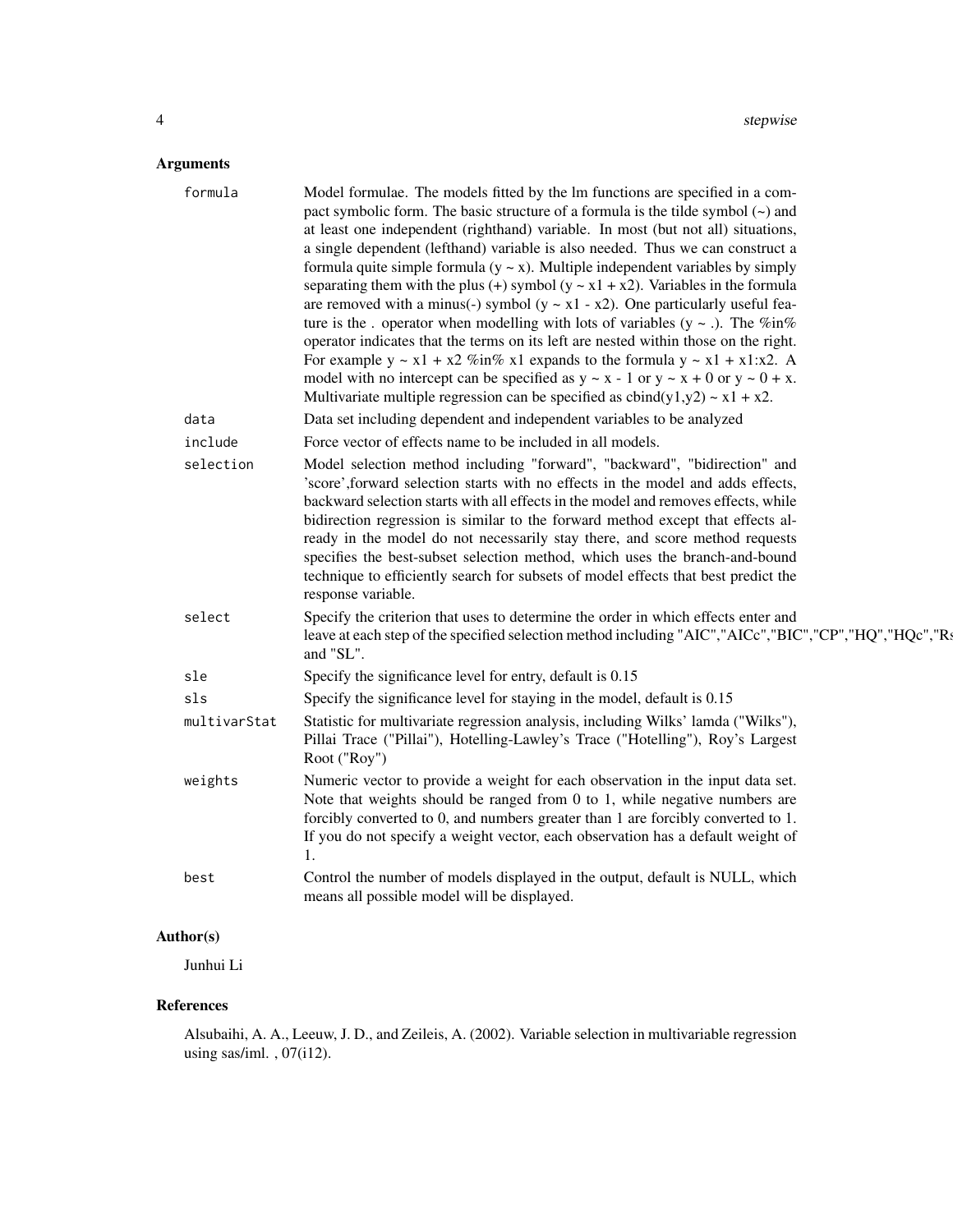#### stepwise 50 and 50 and 50 and 50 and 50 and 50 and 50 and 50 and 50 and 50 and 50 and 50 and 50 and 50 and 50 and 50 and 50 and 50 and 50 and 50 and 50 and 50 and 50 and 50 and 50 and 50 and 50 and 50 and 50 and 50 and 50

Darlington, R. B. (1968). Multiple regression in psychological research and practice. Psychological Bulletin, 69(3), 161.

Dharmawansa, P. , Nadler, B. , & Shwartz, O. . (2014). Roy's largest root under rank-one alternatives:the complex valued case and applications. Statistics.

Hannan, E. J., & Quinn, B. G. (1979). The determination of the order of an autoregression. Journal of the Royal Statistical Society, 41(2), 190-195.

Harold Hotelling. (1992). The Generalization of Student's Ratio. Breakthroughs in Statistics. Springer New York.

Hocking, R. R. (1976). A biometrics invited paper. the analysis and selection of variables in linear regression. Biometrics, 32(1), 1-49.

Hurvich, C. M., & Tsai, C. (1989). Regression and time series model selection in small samples. Biometrika, 76(2), 297-307.

Judge, & GeorgeG. (1985). The Theory and practice of econometrics /-2nd ed. The Theory and practice of econometrics /. Wiley.

Mallows, C. L. (1973). Some comments on cp. Technometrics, 15(4), 661-676.

Mardia, K. V., Kent, J. T., & Bibby, J. M. (1979). Multivariate analysis. Mathematical Gazette, 37(1), 123-131.

Mckeon, J. J. (1974). F approximations to the distribution of hotelling's t20. Biometrika, 61(2), 381-383.

Mcquarrie, A. D. R., & Tsai, C. L. (1998). Regression and Time Series Model Selection. Regression and time series model selection /. World Scientific.

Pillai, K. . (1955). Some new test criteria in multivariate analysis. The Annals of Mathematical Statistics, 26(1), 117-121.

R.S. Sparks, W. Zucchini, & D. Coutsourides. (1985). On variable selection in multivariate regression. Communication in Statistics- Theory and Methods, 14(7), 1569-1587.

Sawa, T. (1978). Information criteria for discriminating among alternative regression models. Econometrica, 46(6), 1273-1291.

Schwarz, G. (1978). Estimating the dimension of a model. Annals of Statistics, 6(2), pags. 15-18.

#### Examples

```
data(mtcars)
mtcars$yes <- mtcars$wt
formula \leq cbind(mpg, drat) \sim . + 0
stepwise(formula=formula,
         data=mtcars,
         include=NULL,
         selection="bidirection",
         select="AIC",
         sle=0.15,
         sls=0.15,
         multivarStat="Pillai",
         weights=NULL,
         best=NULL)
```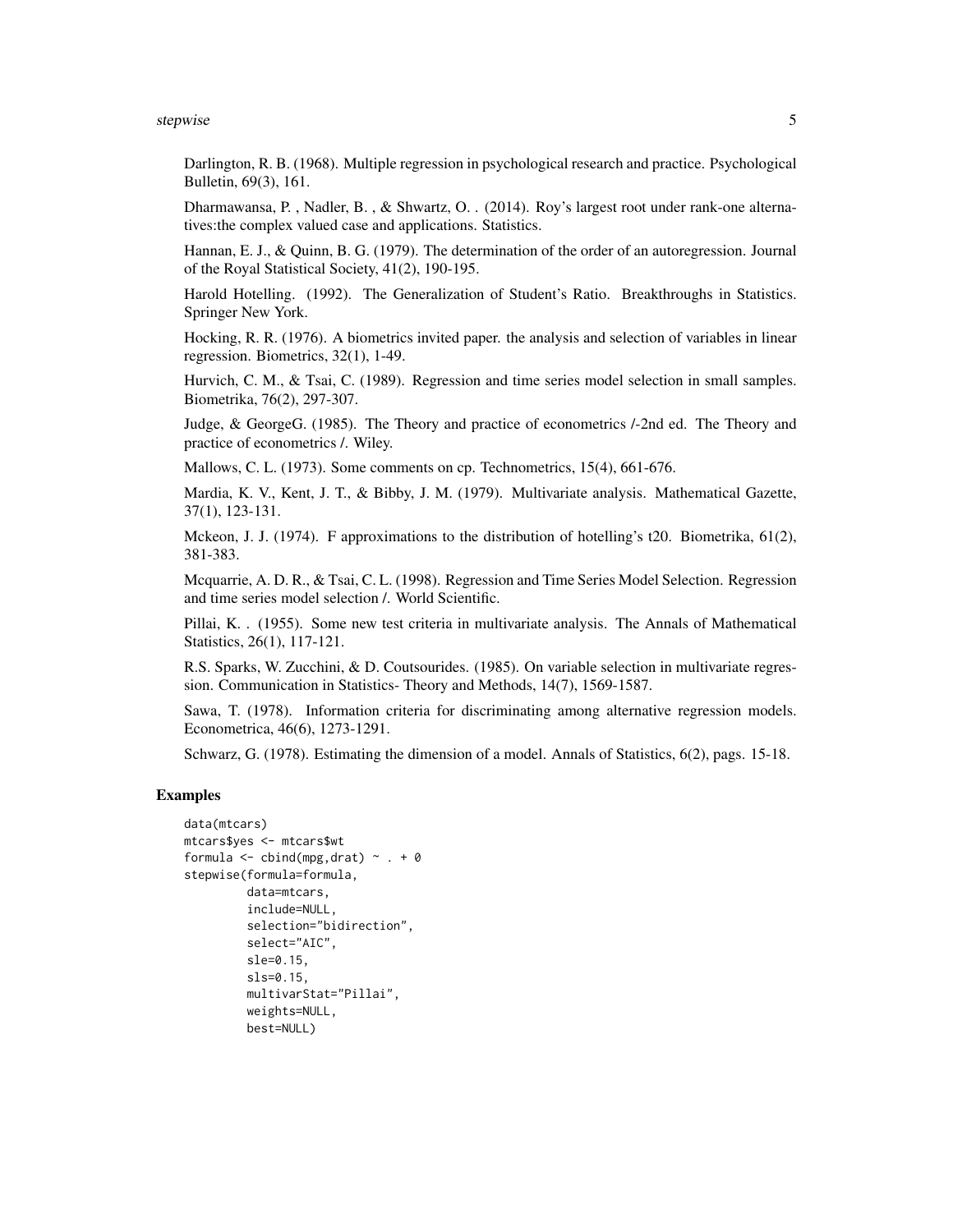#### Description

Stepwise Cox regression analysis selects model based on information criteria and significant test with 'forward', 'backward', 'bidirection' and 'score' variable selection method.

#### Usage

```
stepwiseCox(
  formula,
  data,
  include = NULL,
  selection = c("forward", "backward", "bidirection", "score"),
  select = c("SL", "AIC", "AICc", "SBC", "HQ", "HQc", "IC(3/2)", "IC(1)"),
  sle = 0.15,
  sls = 0.15,
 method = c("efron", "breslow", "exact"),
 weights = NULL,
 best = NULL
)
```
#### Arguments

| formula   | Model formulae. The models fitted by the coxph functions are specified in a<br>compact symbolic form. The basic structure of a formula is the tilde symbol $(\sim)$<br>and at least one independent (righthand) variable. In most (but not all) situations,<br>a single dependent (lefthand) variable is also needed. Thus we can construct a<br>formula quite simple formula $(y \sim x)$ . Multiple independent variables by simply<br>separating them with the plus (+) symbol ( $y \sim x1 + x2$ ). Variables in the formula<br>are removed with a minus(-) symbol ( $y \sim x1 - x2$ ). One particularly useful<br>feature is the . operator when modelling with lots of variables $(y \sim .)$ . The %in%<br>operator indicates that the terms on its left are nested within those on the right.<br>For example $y \sim x1 + x2\%$ in% x1 expands to the formula $y \sim x1 + x1:x2$ . |
|-----------|----------------------------------------------------------------------------------------------------------------------------------------------------------------------------------------------------------------------------------------------------------------------------------------------------------------------------------------------------------------------------------------------------------------------------------------------------------------------------------------------------------------------------------------------------------------------------------------------------------------------------------------------------------------------------------------------------------------------------------------------------------------------------------------------------------------------------------------------------------------------------------------------|
| data      | Data set including dependent and independent variables to be analyzed                                                                                                                                                                                                                                                                                                                                                                                                                                                                                                                                                                                                                                                                                                                                                                                                                        |
| include   | Force the effects vector listed in the data to be included in all models. The<br>selection methods are performed on the other effects in the data set                                                                                                                                                                                                                                                                                                                                                                                                                                                                                                                                                                                                                                                                                                                                        |
| selection | Model selection method including "forward", "backward", "bidirection" and<br>'score', forward selection starts with no effects in the model and adds effects,<br>backward selection starts with all effects in the model and removes effects, while<br>bidirection regression is similar to the forward method except that effects al-<br>ready in the model do not necessarily stay there, and score method requests best<br>subset selection.                                                                                                                                                                                                                                                                                                                                                                                                                                              |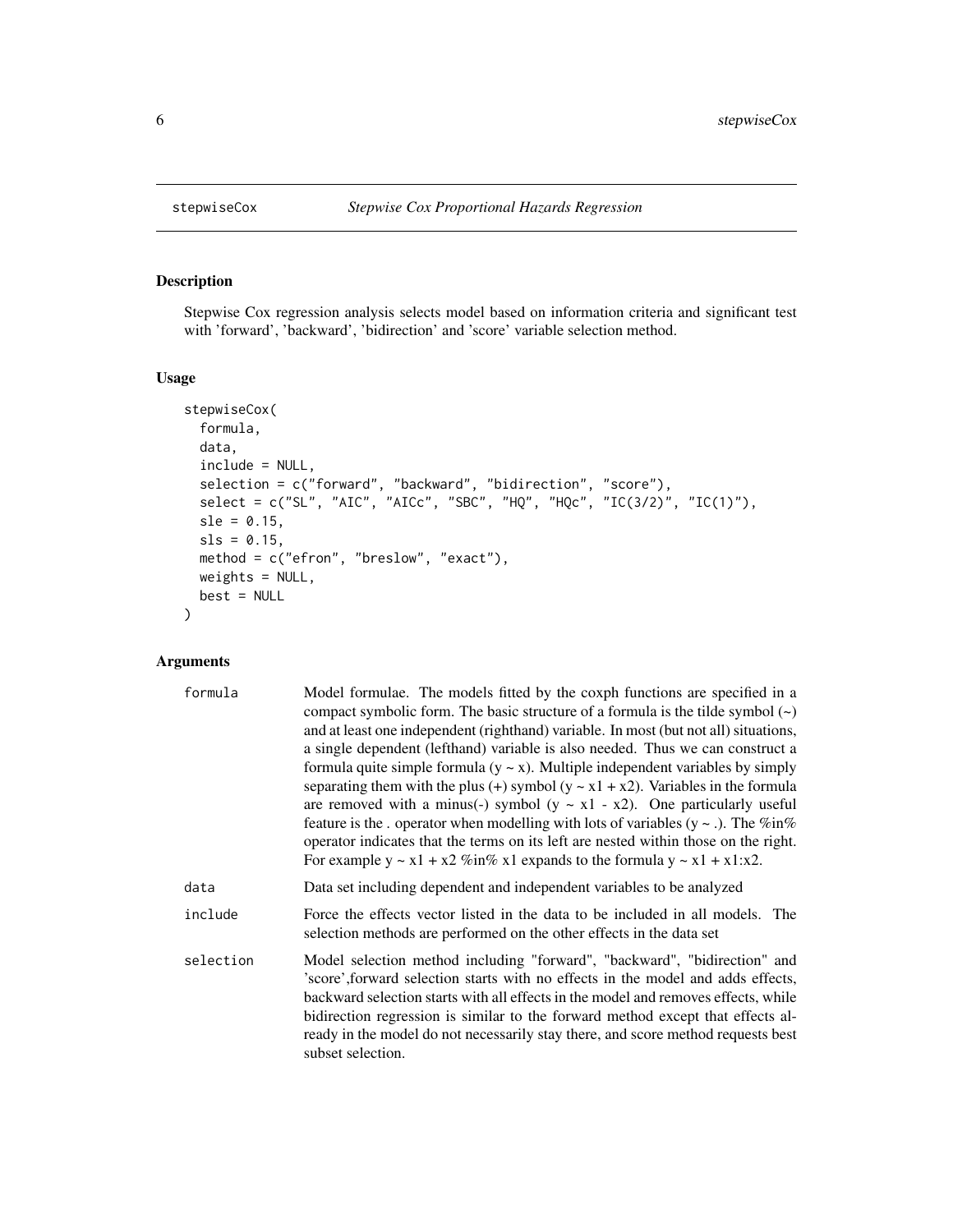| select  | Specify the criterion that uses to determine the order in which effects enter and<br>leave at each step of the specified selection method including AIC, AICc, SBC,<br>$IC(1)$ , $IC(3/2)$ , $HQ$ , $HQc$ and Significant Levels $(SL)$                                                                                                                                                                                                                                                                               |
|---------|-----------------------------------------------------------------------------------------------------------------------------------------------------------------------------------------------------------------------------------------------------------------------------------------------------------------------------------------------------------------------------------------------------------------------------------------------------------------------------------------------------------------------|
| sle     | Specify the significance level for entry, default is 0.15                                                                                                                                                                                                                                                                                                                                                                                                                                                             |
| sls     | Specify the significance level for staying in the model, default is 0.15                                                                                                                                                                                                                                                                                                                                                                                                                                              |
| method  | Specify the method for tie handling. If there are no tied death times all the meth-<br>ods are equivalent. Nearly all Cox regression programs use the Breslow method<br>by default, but not this one. The Efron approximation is used as the default here,<br>it is more accurate when dealing with tied death times, and is as efficient com-<br>putationally. The "exact partial likelihood is equivalent to a conditional logistic<br>model, and is appropriate when the times are a small set of discrete values. |
| weights | Numeric vector to provide a weight for each observation in the input data set.<br>Note that weights should be ranged from $0$ to 1, while negative numbers are<br>forcibly converted to 0, and numbers greater than 1 are forcibly converted to 1.<br>If you do not specify a weight vector, each observation has a default weight of<br>1.                                                                                                                                                                           |
| best    | Control the number of models displayed in the output, default is NULL which<br>means all possible model will be displayed                                                                                                                                                                                                                                                                                                                                                                                             |

#### Author(s)

Junhui Li

#### References

Alsubaihi, A. A., Leeuw, J. D., and Zeileis, A. (2002). Variable selection in multivariable regression using sas/iml. , 07(i12).

Darlington, R. B. (1968). Multiple regression in psychological research and practice. Psychological Bulletin, 69(3), 161.

Hannan, E. J., & Quinn, B. G. (1979). The determination of the order of an autoregression. Journal of the Royal Statistical Society, 41(2), 190-195.

Harold Hotelling. (1992). The Generalization of Student's Ratio. Breakthroughs in Statistics. Springer New York.

Hocking, R. R. (1976). A biometrics invited paper. the analysis and selection of variables in linear regression. Biometrics, 32(1), 1-49.

Hurvich, C. M., & Tsai, C. (1989). Regression and time series model selection in small samples. Biometrika, 76(2), 297-307.

Judge, & GeorgeG. (1985). The Theory and practice of econometrics /-2nd ed. The Theory and practice of econometrics /. Wiley.

Mallows, C. L. (1973). Some comments on cp. Technometrics, 15(4), 661-676.

Mardia, K. V., Kent, J. T., & Bibby, J. M. (1979). Multivariate analysis. Mathematical Gazette, 37(1), 123-131.

Mckeon, J. J. (1974). F approximations to the distribution of hotelling's t20. Biometrika, 61(2), 381-383.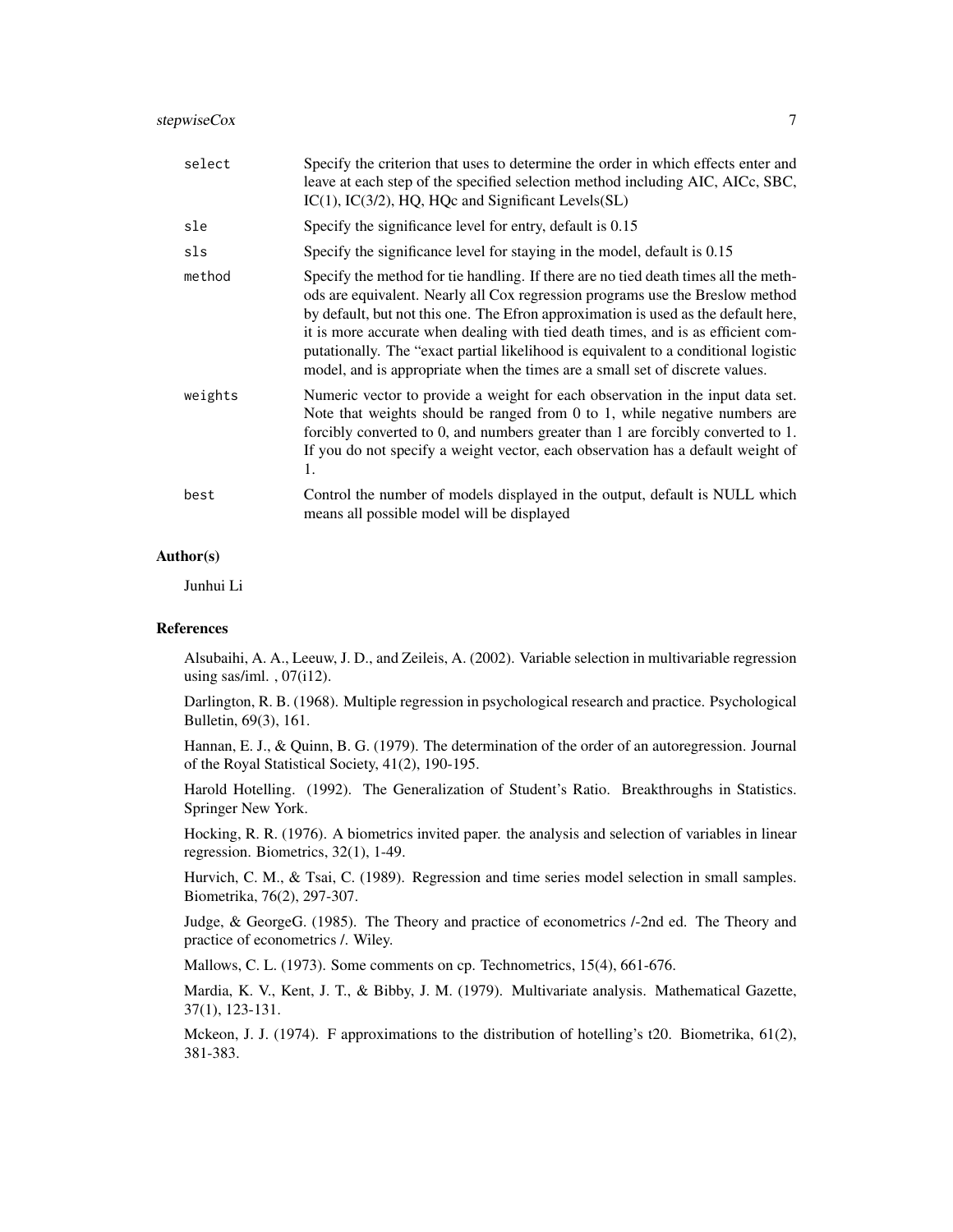<span id="page-7-0"></span>Mcquarrie, A. D. R., & Tsai, C. L. (1998). Regression and Time Series Model Selection. Regression and time series model selection /. World Scientific.

Pillai, K. C. S. (2006). Pillai's Trace. Encyclopedia of Statistical Sciences. John Wiley & Sons, Inc.

R.S. Sparks, W. Zucchini, & D. Coutsourides. (1985). On variable selection in multivariate regression. Communication in Statistics- Theory and Methods, 14(7), 1569-1587.

Sawa, T. (1978). Information criteria for discriminating among alternative regression models. Econometrica, 46(6), 1273-1291.

Schwarz, G. (1978). Estimating the dimension of a model. Annals of Statistics, 6(2), pags. 15-18.

#### Examples

```
lung <- survival::lung
my.data <- na.omit(lung)
my.data$status1 <- ifelse(my.data$status==2,1,0)
data <- my.data
formula = Surv(time, status1) \sim . - status
stepwiseCox(formula,
data,
include=NULL,
selection=c("bidirection"),
select="HQ",
method=c("efron"),
sle=0.15,
```
stepwiseLogit *Stepwise Logistic Regression*

#### Description

sls=0.15, weights=NULL, best=NULL)

Stepwise logistic regression analysis selects model based on information criteria and Wald or Score test with 'forward', 'backward', 'bidirection' and 'score' model selection method.

#### Usage

```
stepwiseLogit(
  formula,
  data,
  include = NULL,
  selection = c("forward", "backward", "bidirection", "score"),
  select = c("SL", "AIC", "AICc", "SBC", "HQ", "HQc", "IC(3/2)", "IC(1)"),
  sle = 0.15,
```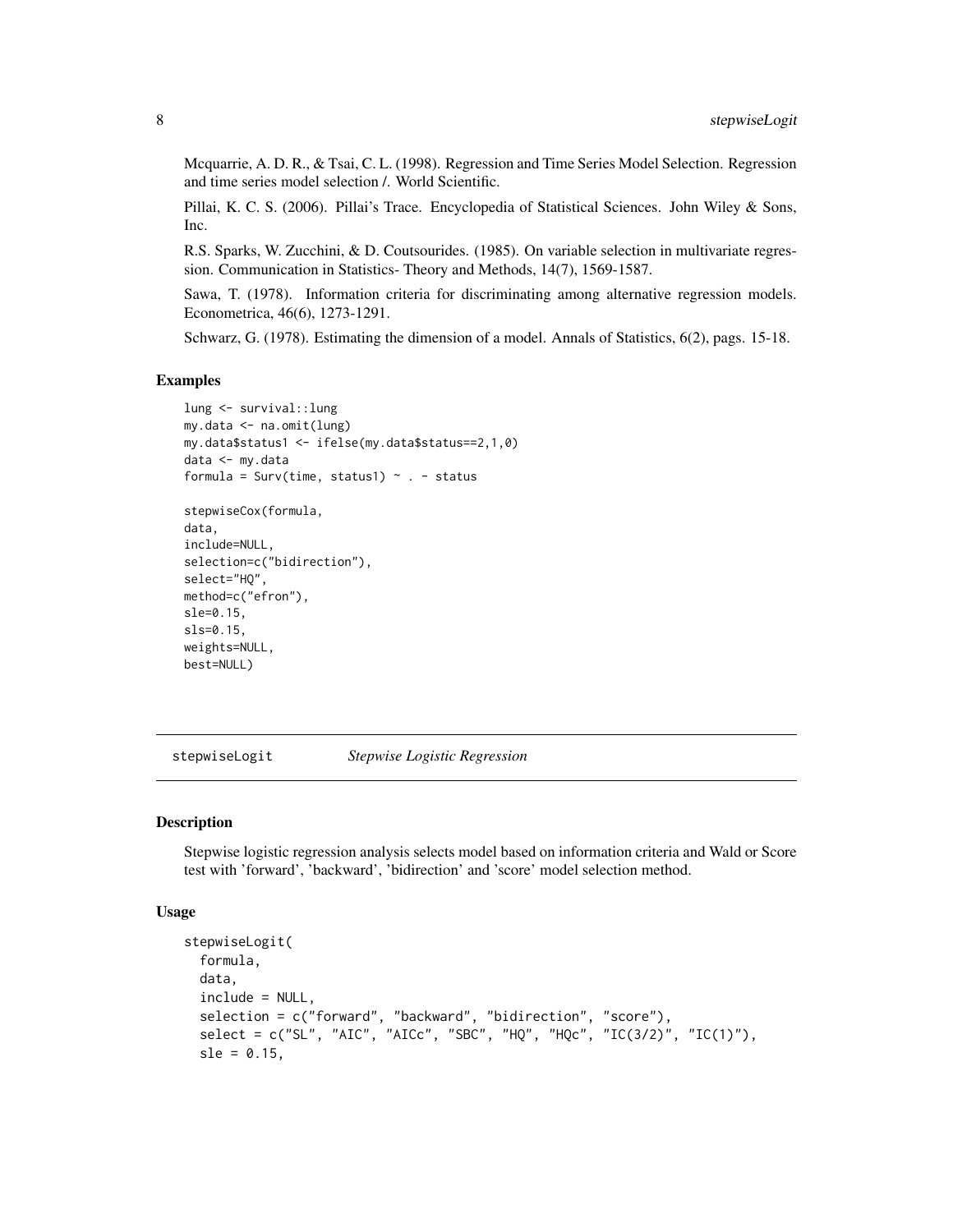#### stepwiseLogit 9

```
sls = 0.15,
 sigMethod = c("Rao", "LRT"),
 weights = NULL,
 best = NULL
\mathcal{L}
```
### Arguments

| formula   | Model formulae. The models fitted by the glm functions are specified in a com-<br>pact symbolic form. The basic structure of a formula is the tilde symbol $(\sim)$ and<br>at least one independent (righthand) variable. In most (but not all) situations,<br>a single dependent (lefthand) variable is also needed. Thus we can construct a<br>formula quite simple formula $(y \sim x)$ . Multiple independent variables by simply<br>separating them with the plus (+) symbol ( $y \sim x1 + x2$ ). Variables in the formula<br>are removed with a minus(-) symbol ( $y \sim x1 - x2$ ). One particularly useful fea-<br>ture is the . operator when modelling with lots of variables $(y \sim .)$ . The %in%<br>operator indicates that the terms on its left are nested within those on the right.<br>For example $y \sim x1 + x2$ %in% x1 expands to the formula $y \sim x1 + x1:x2$ . A<br>model with no intercept can be specified as $y \sim x - 1$ or $y \sim x + 0$ or $y \sim 0 + x$ . |
|-----------|-----------------------------------------------------------------------------------------------------------------------------------------------------------------------------------------------------------------------------------------------------------------------------------------------------------------------------------------------------------------------------------------------------------------------------------------------------------------------------------------------------------------------------------------------------------------------------------------------------------------------------------------------------------------------------------------------------------------------------------------------------------------------------------------------------------------------------------------------------------------------------------------------------------------------------------------------------------------------------------------------------|
| data      | Data set including dependent and independent variables to be analyzed                                                                                                                                                                                                                                                                                                                                                                                                                                                                                                                                                                                                                                                                                                                                                                                                                                                                                                                               |
| include   | Force the effects vector listed in the data to be included in all models. The<br>selection methods are performed on the other effects in the data set                                                                                                                                                                                                                                                                                                                                                                                                                                                                                                                                                                                                                                                                                                                                                                                                                                               |
| selection | Model selection method including "forward", "backward", "bidirection" and<br>'score', forward selection starts with no effects in the model and adds effects,<br>backward selection starts with all effects in the model and removes effects, while<br>bidirection regression is similar to the forward method except that effects al-<br>ready in the model do not necessarily stay there, and score method requests best<br>subset selection.                                                                                                                                                                                                                                                                                                                                                                                                                                                                                                                                                     |
| select    | Specify the criterion that uses to determine the order in which effects enter and<br>leave at each step of the specified selection method including AIC, AICc, SBC,<br>IC(1), IC(3/2), HQ, HQc and Significant Levels(SL)                                                                                                                                                                                                                                                                                                                                                                                                                                                                                                                                                                                                                                                                                                                                                                           |
| sle       | Specify the significance level for entry, default is 0.15                                                                                                                                                                                                                                                                                                                                                                                                                                                                                                                                                                                                                                                                                                                                                                                                                                                                                                                                           |
| sls       | Specify the significance level for staying in the model, default is 0.15                                                                                                                                                                                                                                                                                                                                                                                                                                                                                                                                                                                                                                                                                                                                                                                                                                                                                                                            |
| sigMethod | Specify the method of significant test for variable to be entered in the model.<br>"Rao" and "LRT" cab be chosen for Rao's efficient score test and likelihood<br>ratio test.                                                                                                                                                                                                                                                                                                                                                                                                                                                                                                                                                                                                                                                                                                                                                                                                                       |
| weights   | Numeric vector to provide a weights for each observation in the input data set.<br>Note that weights should be ranged from $0$ to 1, while negative numbers are<br>forcibly converted to 0, and numbers greater than 1 are forcibly converted to 1.<br>If you do not specify a weights vector, each observation has a default weights of<br>1.                                                                                                                                                                                                                                                                                                                                                                                                                                                                                                                                                                                                                                                      |
| best      | Control the number of models displayed in the output, default is NULL which<br>means all possible model will be displayed                                                                                                                                                                                                                                                                                                                                                                                                                                                                                                                                                                                                                                                                                                                                                                                                                                                                           |

#### Author(s)

Junhui Li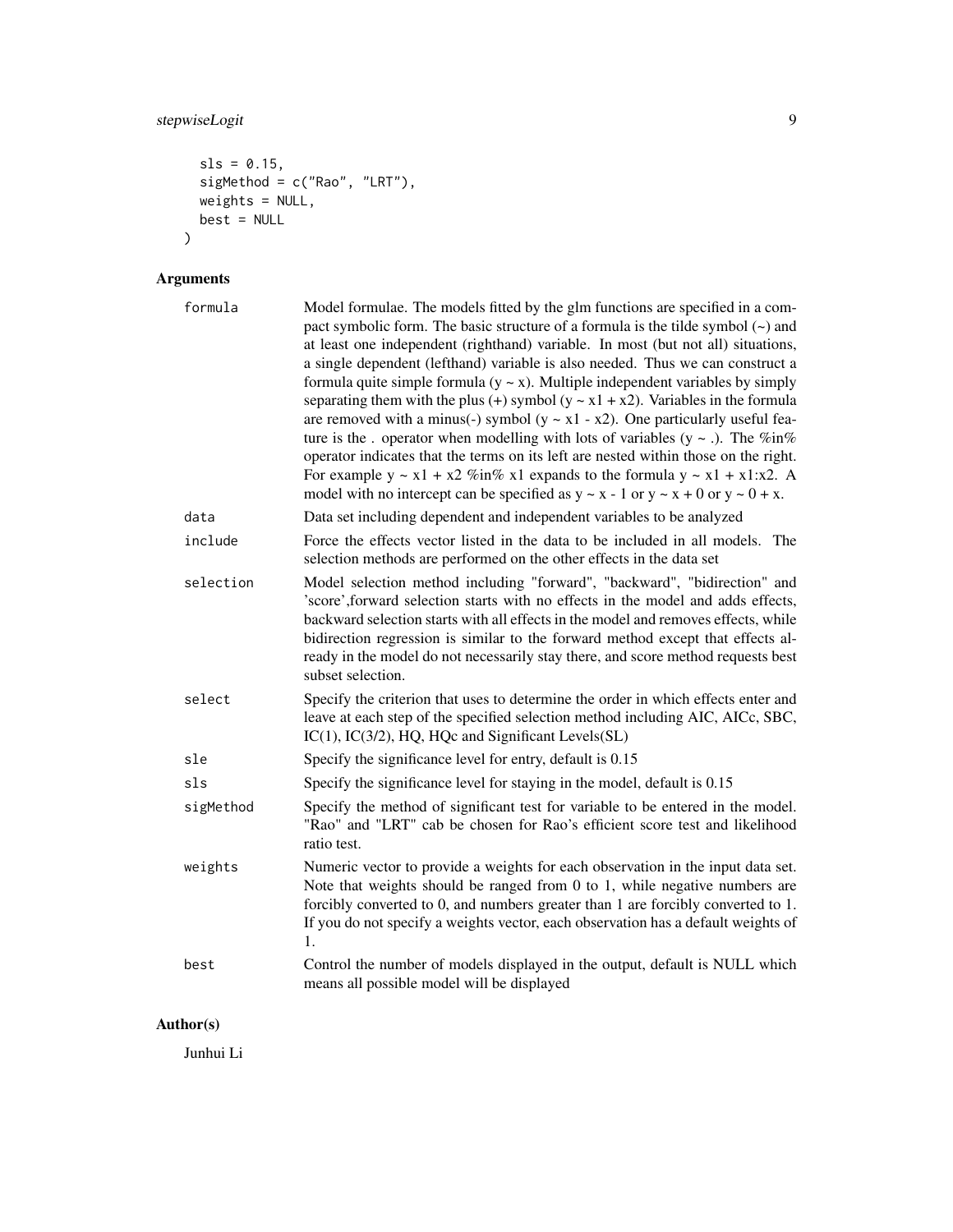#### References

Alsubaihi, A. A., Leeuw, J. D., and Zeileis, A. (2002). Variable selection in multivariable regression using sas/iml.  $, 07(i12)$ .

Darlington, R. B. (1968). Multiple regression in psychological research and practice. Psychological Bulletin, 69(3), 161.

Hannan, E. J., & Quinn, B. G. (1979). The determination of the order of an autoregression. Journal of the Royal Statistical Society, 41(2), 190-195.

Harold Hotelling. (1992). The Generalization of Student's Ratio. Breakthroughs in Statistics. Springer New York.

Hocking, R. R. (1976). A biometrics invited paper. the analysis and selection of variables in linear regression. Biometrics, 32(1), 1-49.

Hurvich, C. M., & Tsai, C. (1989). Regression and time series model selection in small samples. Biometrika, 76(2), 297-307.

Judge, & GeorgeG. (1985). The Theory and practice of econometrics /-2nd ed. The Theory and practice of econometrics /. Wiley.

Mallows, C. L. (1973). Some comments on cp. Technometrics, 15(4), 661-676.

Mardia, K. V., Kent, J. T., & Bibby, J. M. (1979). Multivariate analysis. Mathematical Gazette, 37(1), 123-131.

Mckeon, J. J. (1974). F approximations to the distribution of hotelling's t20. Biometrika, 61(2), 381-383.

Mcquarrie, A. D. R., & Tsai, C. L. (1998). Regression and Time Series Model Selection. Regression and time series model selection /. World Scientific.

Pillai, K. C. S. (2006). Pillai's Trace. Encyclopedia of Statistical Sciences. John Wiley & Sons, Inc.

R.S. Sparks, W. Zucchini, & D. Coutsourides. (1985). On variable selection in multivariate regression. Communication in Statistics- Theory and Methods, 14(7), 1569-1587.

Sawa, T. (1978). Information criteria for discriminating among alternative regression models. Econometrica, 46(6), 1273-1291.

Schwarz, G. (1978). Estimating the dimension of a model. Annals of Statistics, 6(2), pags. 15-18.

#### Examples

```
formula=vs \sim .
stepwiseLogit(formula,
              data=mtcars,
              include=NULL,
              selection="bidirection",
              select="SL",
              sle=0.15,
              sls=0.15,
              sigMethod="Rao",
              weights=NULL,
              best=NULL)
```